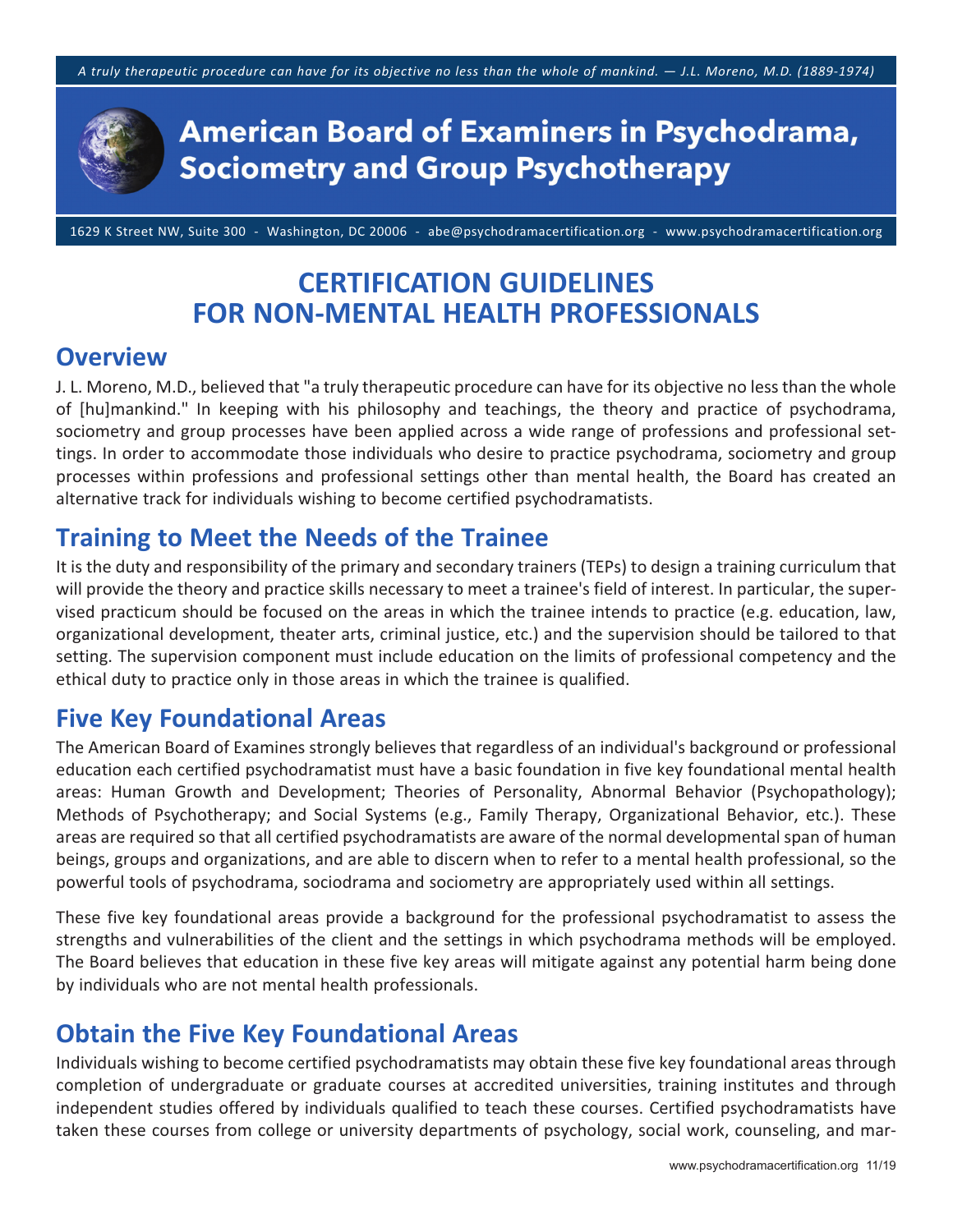riage and family therapy. Some non‐mental health certified psychodramatists have attended classes at a college while others have taken a course through an on-line offering. Others have completed the requirement for a course in social systems by getting a certificate from a Marriage and Family Therapy Training Institute. (For examples of course titles that correspond with these key areas, see the listing below of "Alternative Titles for These Courses.") Note: No course or professional training may be counted toward more than one of the five foundational areas.

# **Pre Authorization Process**

No advance approval is required when these five courses are acquired through undergraduate or postgraduate (master's or above) courses offered by an accredited college or university.

It is not required, but strongly suggested, that an individual seeking to obtain the course area from a training institute or an individual instructor seek pre‐authorization of the course and the instructor. Pre‐Authorization is not required, but Pre‐Authorization ensures that when the individual applies for certification there will be no road blocks created by the requirement for the five mental health courses.

Individuals seeking certification may request advance approval for courses provided by Training Institutes or individuals. The Admissions Committee of the Board meets three times per year (January, July and September). Materials must be submitted in the month prior to the Admissions Committee Meeting. Submitted materials should follow the "Sample Form for Independent Study." Individuals will be notified of the actions of the Admissions Committee within thirty (30) days of review of materials. There is no charge for this review.

# **General Guidelines for Independent Study**

Any qualified individual (including certified psychodramatists) may teach these areas of study provided the instructor has demonstrated competencies in that content area. Taking a graduate course in one of these areas is not a measure of competency in that area.

When taking an independent study course in one of the required content areas from an accredited university or college or from an Institute or Individual, the independent study must be offered for the same number of credits (course hours) as any regularly taught course in that content area (e.g., if Theories of Personality is nor‐ mally a three credit course, then the independent study on Theories of Personality would have to be the equiv‐ alent of three credit hours). If the content area is not part of the regular curriculum then the university instructor has the freedom to designate the number of credit hours for the course.

When taking a course from an accredited college or university the institution can assign any evaluation that is regularly and routinely used for their other classes (e.g., letter grades, pass/fail, or certificates of competency without either a qualitative or quantitative evaluation).

When taking an independent study from an individual, rather than an accredited college or university, the instructor must provide the following information: 1) name and qualifications of the Instructor; 2) Name of Student; 3) Required Bibliography; 4) Dates and Hours of Study [please note these dates and times should be equivalent to the same amount of days and hours of instruction required in a college or university course]; 5) methods of instruction; 6) methods of evaluation; and 7) a written evaluation of the student's competency. The goals and objectives for the independent study must clearly be stated prior to beginning the independent study. Each independent study must be taken separately. A sample Independent Study form is included at the end of this document.

For appropriate submission of these documents, download the "CP Non‐Mental Health Education Verification" form from the CP Application checklist or the Site Map.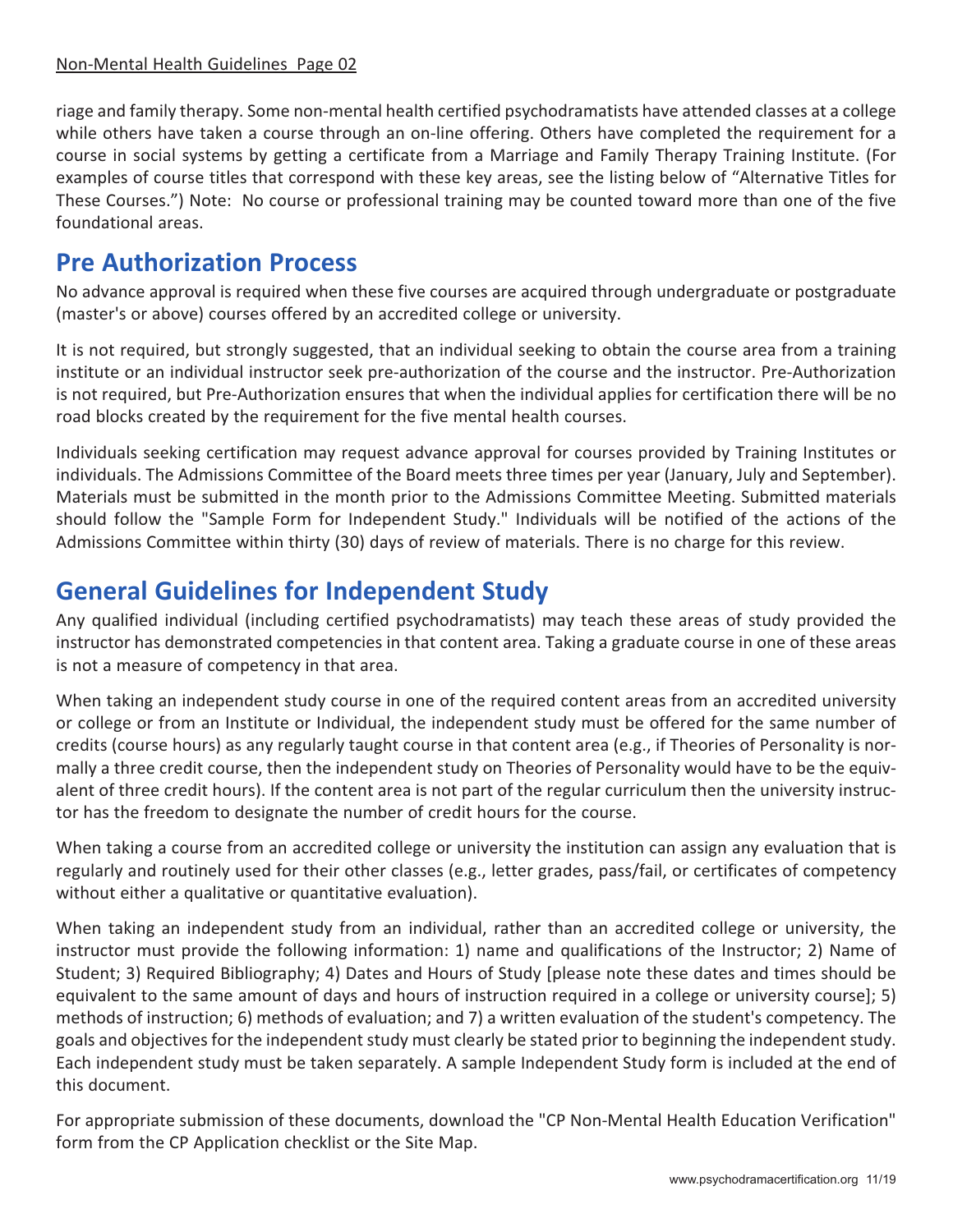# **ALTERNATIVE TITLES FOR THESE COURSES**

### **Human Growth and Development**

*Examples of Course Titles:*

Life Span Development Human Development & Family Studies Human Development & Social Intervention Child Development Adolescent Development Adult Development Life‐Span Issues for the Older Adult Developmental Psychology

### **Theories of Personality**

*Examples of Course Titles:* Psychology of Personality Personality Theory Personality Psychology

### **Abnormal Behavior (Psychopathology)**

*Examples of Course Titles:* Psychopathology Abnormal Psychology Abnormal Behavior Diagnosis and Treatment Planning

### **Methods of Psychotherapy**

*Examples of Course Titles:* Principles & Techniques of Psychotherapy Counseling Theory & Methods Trauma Treatment & Recovery Counseling Specific Populations (Children, Adults, Senior Adults, LGBTQ Individuals, Addictions, others) Theory & Methods of Group Counseling/Psychotherapy Theory & Methods of Family Counseling/Psychotherapy

### **Social Systems (e.g., Family Therapy, Organizational Behavior, etc.)**

*Examples of Course Titles:*  Family Counseling/Psychotherapy Family Systems Couple Counseling/Psychotherapy Organizational Psychology Organization Development Community Organization/Community Development Organizational Psychology